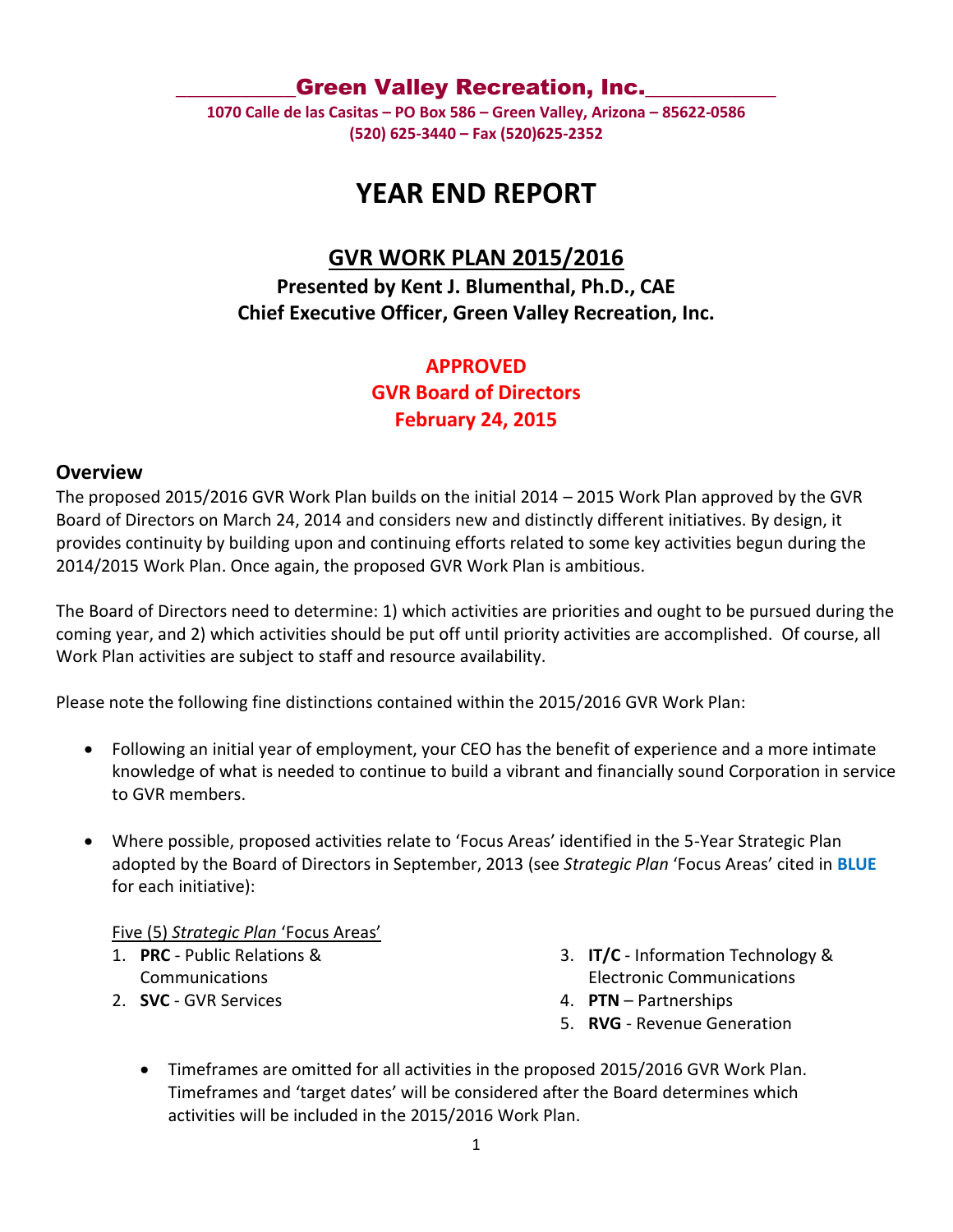- As defined by the GVR CEO Job Description, your CEO is responsible to "develop and articulate the vision and mission of the organization, staff, and membership". This cannot be accomplished in a vacuum and certainly without an effective partnership with the Board of Directors. The proposed 2015/2016 GVR Work Plan introduces activities related to re-visiting GVR vision and mission statements, and the 5-Year Strategic Plan. It also introduces elements related to Board training, as well as to staff training.
- Assumptions "The Board, administration, and staff assume the following":
	- 1. Implementation of the *Strategic Plan* is integrated with the GVR *Five-Year Operational Plan*.
	- 2. Maintenance and operation of GVR facilities for its members remains a top priority.
	- 3. *Strategic Plan* initiatives will not take priority over the maintenance and capital needs for GVR facilities.
	- 4. The *Strategic Plan* will be monitored regularly as part of overall GVR Management.
	- 5. The overall *Strategic Plan* will be reviewed annually, allowing for minor adjustments as needed to meet changing conditions and member needs.
- Priorities identified by the CEO that must be addressed in 2015/2016 are highlighted in **RED**.

### **I. GVR Governance**

*Strategic Plan*: (not referenced in GVR 5-Year Strategic Plan) Proposed Activities:

- 1. **COMPLETE –** Develop Comprehensive GVR Director Orientation & Training (may be used for recruitment of candidates for GVR Board of Directors; includes PowerPoint presentation & Board Manual)
- 2. **COMPLETE (included in GVR Governance Training Day) –** Provide for Board-CEO/Senior Staff Retreat on John Carver's Policy Governance Model™ (presented by expert consultant).
- 3. **COMPLETE (included in GVR Governance Training Day) –** Provide training in Conflict Management and Conflict Resolution for GVR Board of Directors (presented by expert consultant).
- 4. **COMPLETE** CEO participation in professional development event(s) that offer Continuing Education Units (CEU)
	- $\checkmark$  ASAE Effective Board Training, October 2015
- 5. **COMPLETE** Facilitate change to Arizona Revised Statutes to allow Title 10 org. electronic balloting
	- $\checkmark$  HB 2592 passed by Arizona State Legislature and signed into law by Gov. Ducey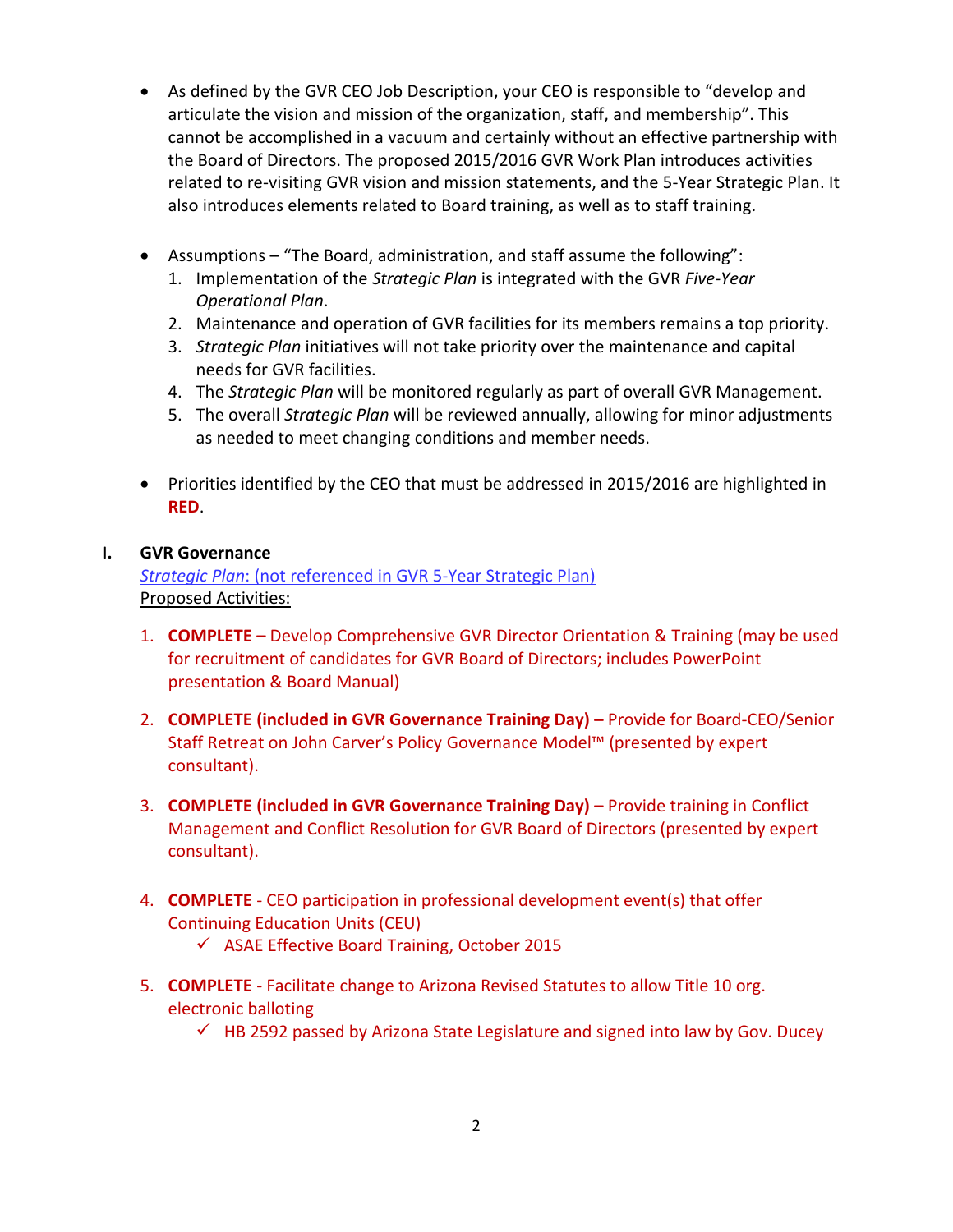- 6. **INCOMPLETE –** Provide for Board-CEO/Senior Staff Retreat (presented by outside facilitator) to:
	- a) Establish GVR 'Vision Statement' & re-affirm GVR 'Mission Statement'
	- b) Update and extend current 5/year GVR Strategic Plan to 10/year Strategic Plan

## **II. Master Planning for GVR Facilities**

*Strategic Plan*: SVC; PRC Proposed Activities:

- 1. **COMPLETE/ONGOING –** Facilitate work of Facilities Assessment Work Group (FAWG), including selecting architectural, engineering and space planning firm; facilitating firm's engagement; conducting member outreach; reporting findings and recommendations to Planning & Evaluation Committee
	- $\checkmark$  WSM Architecture's report expected in June/July 2016.

### **III. GVR Growth Initiative**

*Strategic Plan*: PRC; SVC; PTN; RVG Proposed Activities:

1. **COMPLETE –** Facilitate work of Growth Task Force (GTF), including preparing documents for member information campaign; conducting member outreach; conducting member referendum (if Board-approved); institute public information campaign in support of GVR Growth Initiative (if Board-approved)

#### **IV. Expanded Pickleball Play** *Strategic Plan*: SVC; PRC; PTN Proposed Activities:

1. **ONGOING –** Explore sites and potential partnerships for future GVR Pickleball Center (if Board-approved).

### **V. GVR Foundation** *Strategic Plan*: SVC; RVG; PRC; PTN Proposed Activities:

1. **COMPLETE –** Facilitate goals of the GVR Foundation Board of Directors, including setting-up an endowment and restricted-funds; coordination with GVR to plan initial fundraising activities; sponsoring programs that serve GVR members and the Greater Green Valley community.

### **VI. GVR Financial Planning & Revenue Development** *Strategic Plan*: SVC; RVG; PTN; PRC Proposed Activities:

1. **COMPLETE –** Contract for a new independently prepared reserve study (recommended by independent auditor).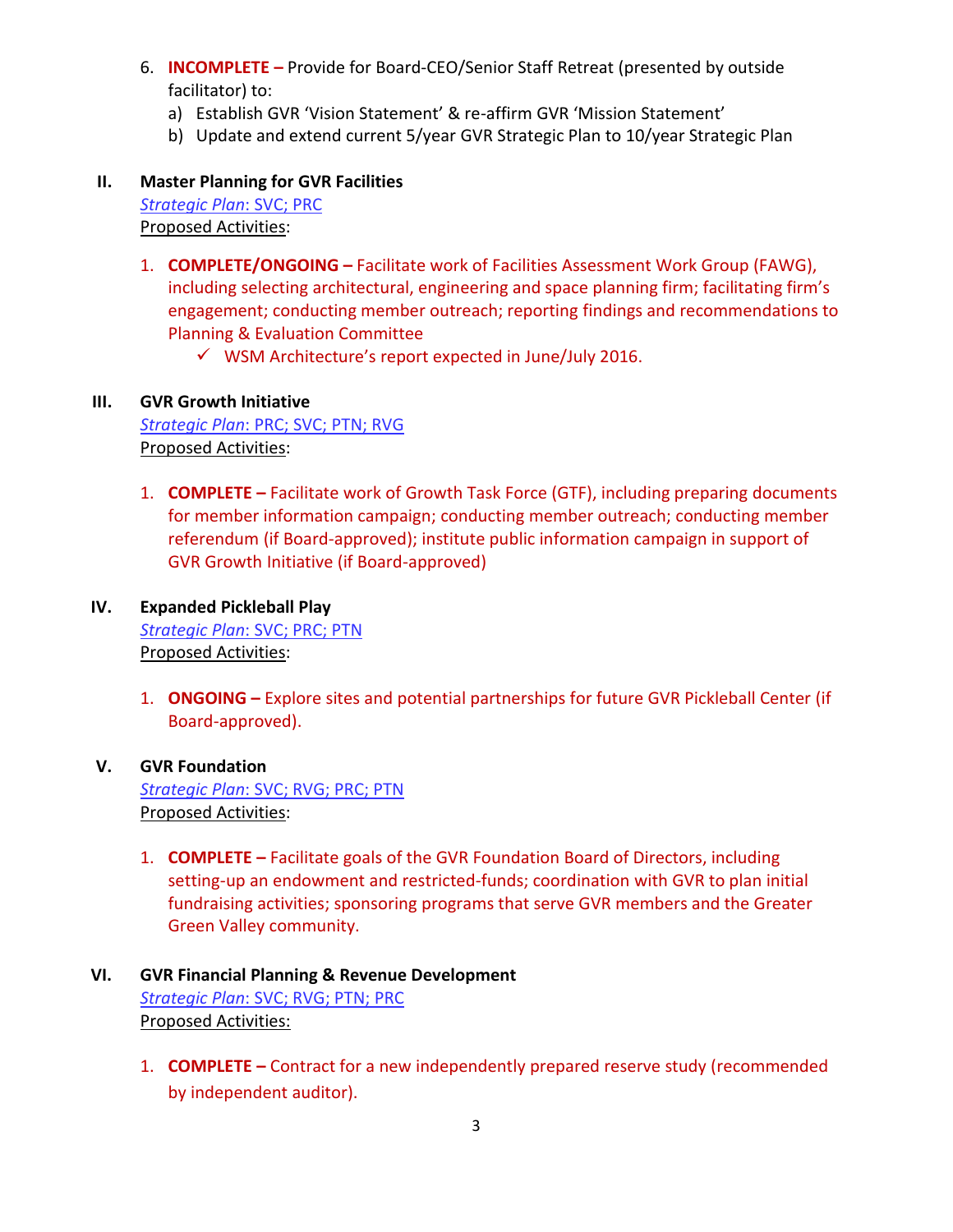- 2. **COMPLETE –** Select financial investment firm through RFP process to manage GVR restricted reserve funds and unrestricted cash reserves.
- 3. **COMPLETE –** Investigate opportunities for limited non-traditional and special category access to GVR member services (obtain legal input and interpretation, as needed).
	- *Initiated special access passes for prospective members and realtors; active duty military; GVR Center Open Houses for prospective members.*
- 4. **ONGOING –** Advance Non-Dues Revenue Generation Opportunities
	- a) Initiate GVR Corporate Sponsorship Program (underwriting for specific GVR activities).
	- b) Explore feasibility of establishing a website for GVR Home Sales/Home Rentals on a fee-for-listing basis (potentially in partnership with GVSAR)
	- c) Explore possibility of establishing GVR Corporate Partner Program and member affinity programs (e.g., discounts for members).
	- d) Explore establishing a naming program for meeting rooms, designated space, facilities, etc.
		- *Initiated advertising sales program*
		- *Negotiated long-term lease agreement for Verizon Wireless cell tower on GVR property @ \$24,500/year*
		- *Southern Arizona Senior Games sponsorships*
- 5. **INCOMPLETE –** Conduct comprehensive review and comparative analysis of GVR fees and charges (e.g., Life Care Membership; Facility Rentals).

### **VII. Marketing & Communications**

*Strategic Plan*: PRC; SVC; IT/C Proposed Activities:

- 1. **COMPLETE –** Refresh GVR logo; GVR color theme; GVR tag line(s) and slogans (that may be used for marketing).
- 2. **COMPLETE –** Continue to increase number of 'opt-in' member email addresses into GVR member database
	- $\checkmark$  the email subscriber list now numbers 12,237.
- 3. **COMPLETE –** Initiate periodic 'snapshot' online member questionnaires on specific GVR issues.
	- $\checkmark$  Branding focus group
	- $\checkmark$  Boundary expansion
	- $\checkmark$  GVR course evaluations
	- $\checkmark$  GVR committee volunteers